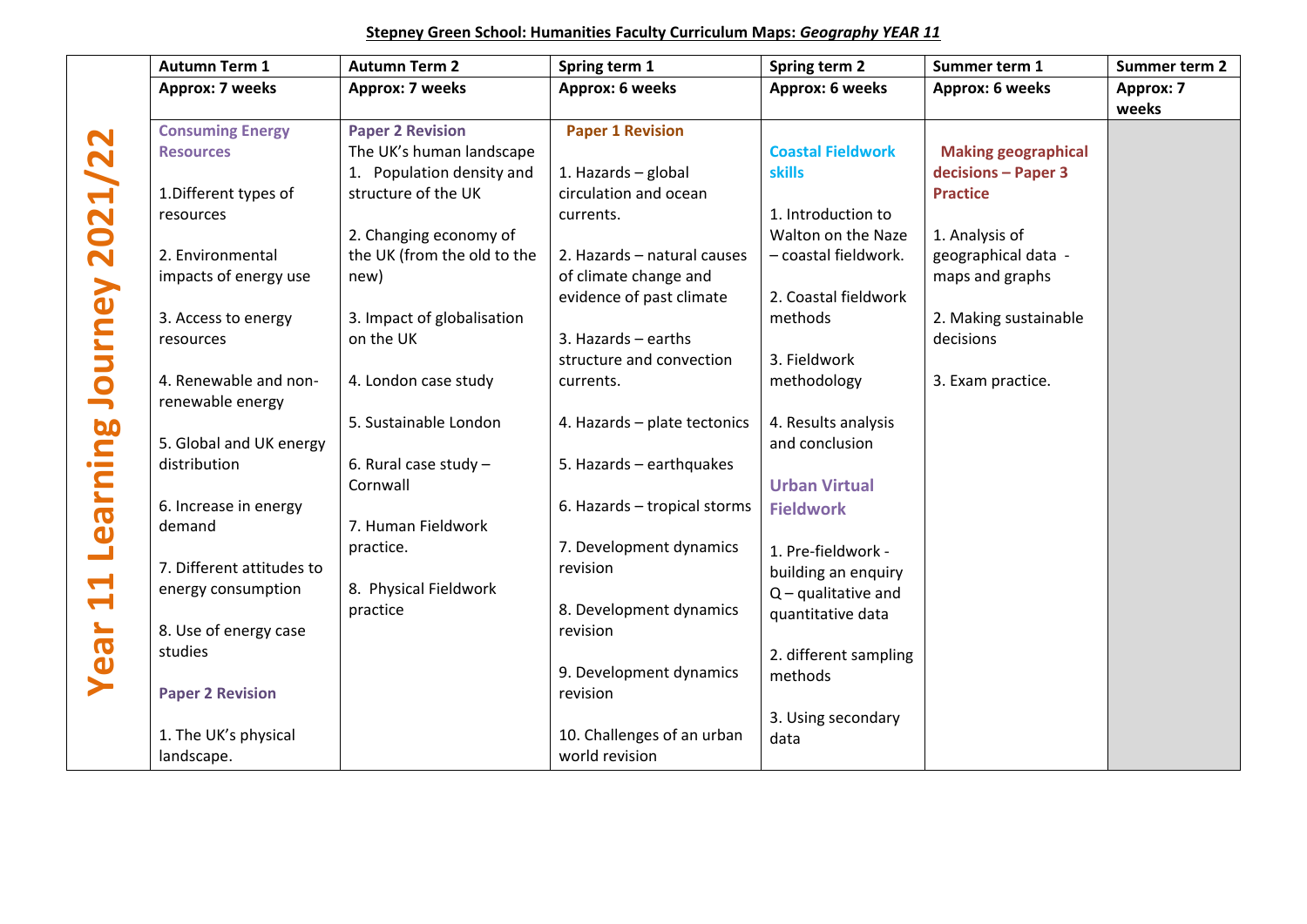|          | 3. Coastal processes<br>4. Coastal formations<br>5. Coastal management<br>6. River features<br>7. River formations<br>8. River management                                                                                                         |                                                                                                                                                                                                                             | 12. Challenges of an urban<br>world revision<br>13. Challenges of an urban<br>world revision<br>14. Challenges of an urban<br>world revision                                                                                                                            | 4. Methodology<br>write up<br>data presentation<br>6. Analysis and<br>conclusion<br>7. Paper 2; Section C<br>practice |                                                                                                                        |  |
|----------|---------------------------------------------------------------------------------------------------------------------------------------------------------------------------------------------------------------------------------------------------|-----------------------------------------------------------------------------------------------------------------------------------------------------------------------------------------------------------------------------|-------------------------------------------------------------------------------------------------------------------------------------------------------------------------------------------------------------------------------------------------------------------------|-----------------------------------------------------------------------------------------------------------------------|------------------------------------------------------------------------------------------------------------------------|--|
| Assess:  | 1. AP1: Consuming<br>resources EOU                                                                                                                                                                                                                | 1. AP2: Full paper 2 MOCK                                                                                                                                                                                                   | 1. Paper 1 mock                                                                                                                                                                                                                                                         |                                                                                                                       | 1. AP3: Full paper 3<br>mock                                                                                           |  |
| Literacy | <b>Biome</b><br>Deforestation<br>Resources<br>Consumption<br>Renewable<br>Finite<br>Goods and services<br><b>Biome</b><br>Ecosystem<br>Tundra<br><b>Emergent trees</b><br>Drip dip leaves<br>Coniferous<br>Permafrost<br>Indigenous<br>Food chain | Concordant<br><b>Discordant</b><br>Crest<br>Swash<br>Backwash<br>Cliff retreat<br>Erosion<br>Hydraulic action<br>Attrition<br>Abrasion<br>Solution<br>Transportation<br>Deposition<br>Longshore drift<br>Spit<br>Weathering | Climate change<br>Sunspots<br>Tree rings<br>Ice cores<br><b>Tropical storms</b><br>Eye of a storm<br>Strom surge<br>Global atmospheric<br>circulation<br>Ocean currents<br>Crust<br>Mantle<br>Core<br><b>Convection currents</b><br>Convergent plate<br>Divergent plate | Primary sources<br>Secondary sources<br>Enquiry<br>Hypothesis                                                         | <b>FDI</b><br>Clark Fisher Model<br>Rostow's Theory on<br>development<br>Franks Dependency<br>theory<br>Sustainability |  |